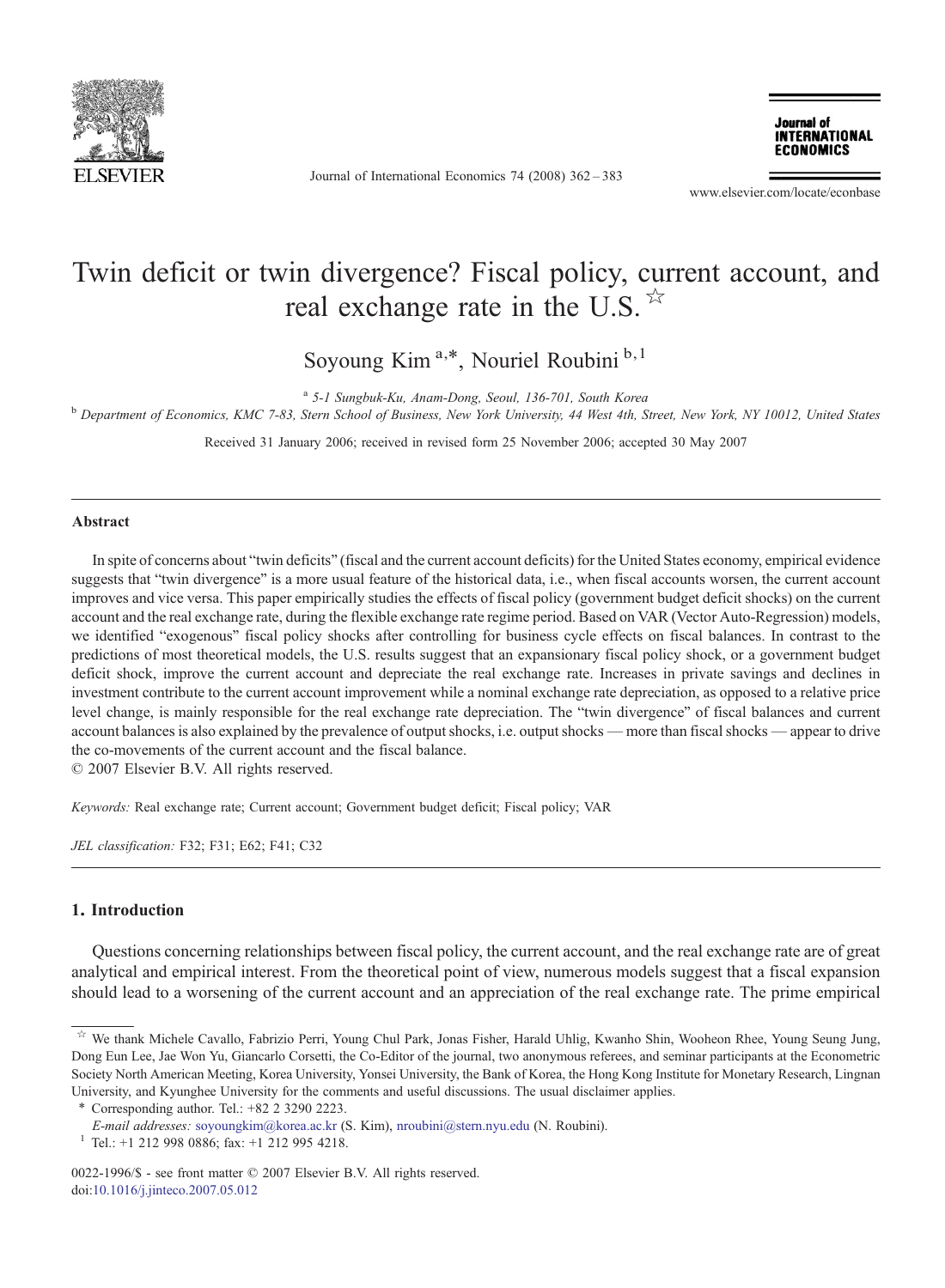

Fig. 1. Current account and its components, 1973–2004: 1. This graph shows government saving ("Gov Sav/GDP"), net national saving and statistical discrepancy ("Sav&SD/GDP"), the current account ("Cur Acct/GDP"), and net investment ("Net Inv/GDP"), all as % of GDP.

example of such a relation is usually argued to be the experience of the United States with "twin deficits" in the first half of the 1980s and in the 2000s. As Figs. 1 and [2](#page--1-0) show, a worsening of the fiscal balance (as a share of GDP) in the form of lower tax rates and higher military spending was associated with an appreciation (or a decrease) of the U.S. nominal and real exchange rates and a sharp worsening of the current account (as a share of GDP). In recent years, concerns about "twin deficits" have reemerged as a major worsening of the U.S. fiscal balance (a 6% of GDP turnaround between the large surplus of 2000 and the large deficit of 2004) was associated with a large and worsening current account balance (reaching about 5% of GDP in 2003 and further deteriorating afterwards).

The U.S. experience, however, cannot be reduced to the simple idea of repeated twin deficits and the positive relationship between the government budget balance and the real exchange rate. Most of the worsening of the fiscal deficit in the early 1980s may have been the result of the 1980–82 recession. Overall public savings started to improve from 1983 on while the current account worsened in the 1982–1986 period mainly because investment rates recovered after the slump of the 1980–82 recession. In addition, in the 1989–1991 period, the current account improved while the fiscal balance tended to worsen again. More importantly, between 1992 and 2000, the U.S. fiscal balance dramatically improved from a negative savings of 5% of GDP to a positive savings of 2.5% of GDP, but the current account worsened from −1% of GDP to −4.5% of GDP. Regarding the real exchange rate, the fiscal contraction and return to budget surpluses in the 1990s were associated with a real appreciation (or a decrease in the real exchange rate). Although the real dollar appreciation between 2000 and 2002 was observed in a period when budget deficits reemerged in a major way, the real exchange rate depreciated between 2002 and 2004 at a time when the budget deficit was further worsening.

These empirical facts are somewhat puzzling based on the theoretical predictions of a negative effect of fiscal expansion on the current account and the real exchange rate.<sup>2</sup> General equilibrium endowment economy models of a small open economy with optimizing individuals and no capital account restrictions ([Sachs, 1982](#page--1-0), for a one-good model; and [Frenkel and Razin, 1996](#page--1-0), for both one and two-goods models), standard Keynesian models such as the Mundell–Fleming model and its rational expectations variants such as [Dornbusch \(1976\)](#page--1-0), and calibrated international real business cycle models with investment such as [Baxter, 1995; Kollmann, 1998](#page--1-0), and [Erceg, Guerrieri, and Gust](#page--1-0) [\(2005\)](#page--1-0) tend to provide such predictions in most cases, although the precise effects depend on various factors such as the nature of the government budget deficit (e.g., government spending shocks or net tax shocks and the persistence of shocks), the characteristics of countries (e.g., large or small), the international asset market structure (e.g., complete

<sup>&</sup>lt;sup>2</sup> See [Kim and Roubini \(2006\)](#page--1-0) for a more detailed discussion of the predictions of various analytical models. In the following sections of this paper, we discuss cases in which the theoretical predictions are different from the traditional analytical benchmark.